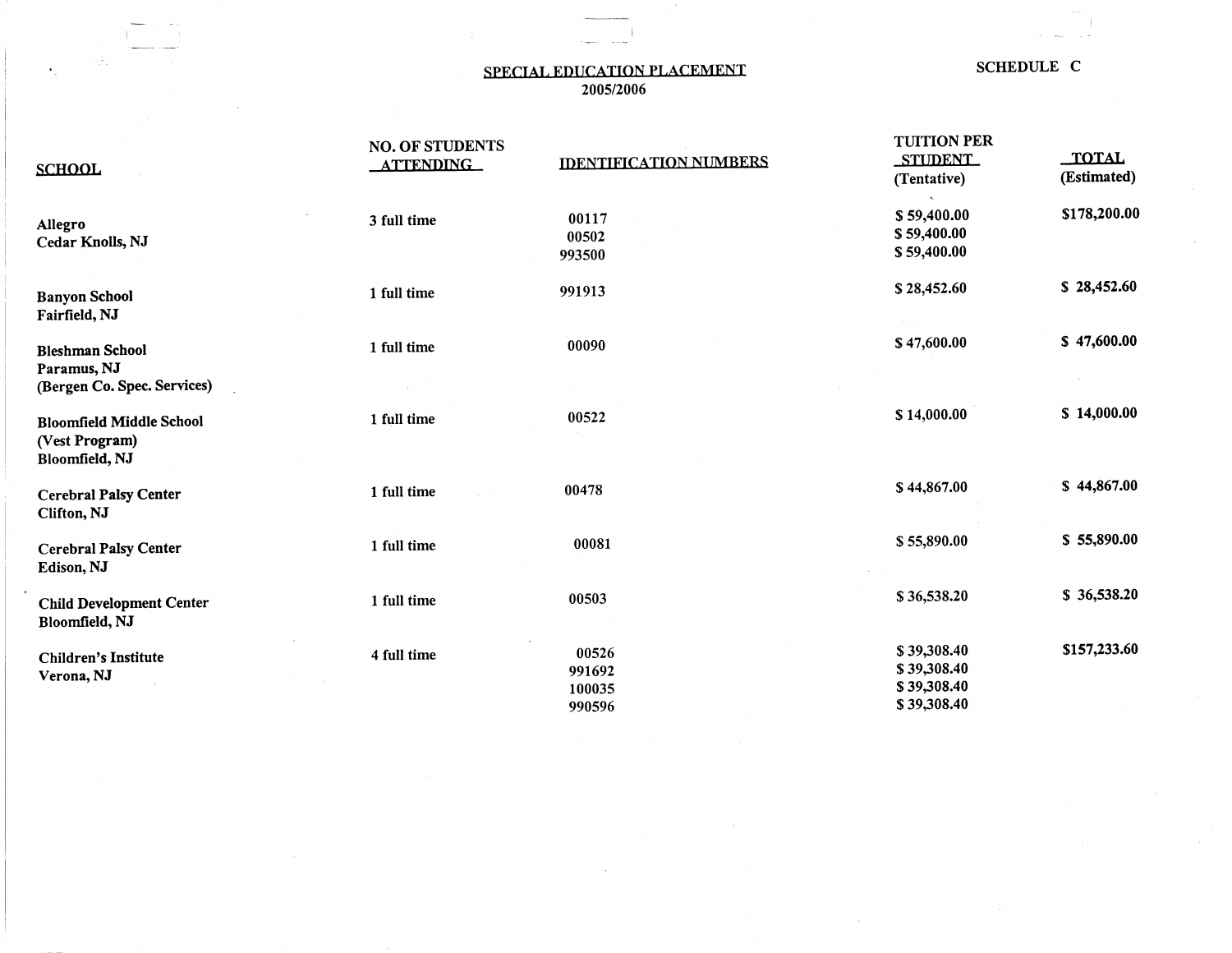$-2$ 

-- ---- -~- - --

 $\mathcal{L}_{\mathrm{eff}}$ 

| <b>SCHOOL</b>                                                                           | <b>NO. OF STUDENTS</b><br><b>ATTENDING</b> | <b>IDENTIFICATION NUMBERS</b><br>(Tentative) | <b>TUITION PER</b><br><b>STUDENT</b><br>(Tentative) | <b>TOTAL</b><br>(Estimated) |
|-----------------------------------------------------------------------------------------|--------------------------------------------|----------------------------------------------|-----------------------------------------------------|-----------------------------|
| <b>Community High School</b><br>Teaneck, NJ                                             | 2 full time                                | 079058<br>099129                             | \$36,850.00<br>\$36,850.00                          | \$73,700.00                 |
| <b>Community Lower School</b><br>Teaneck, NJ                                            | 1 full time                                | 109995                                       | \$27,933.00                                         | \$27,933.00                 |
| <b>East Brook School</b><br>Park Ridge, NJ<br>(Youth Consultation Services)             | 2 full time                                | 993510<br>993968                             | \$37,443.60<br>\$37,443.60                          | \$74,877.20                 |
| <b>ECLC</b><br>Chatham, NJ                                                              | 3 full time                                | 990209<br>990364<br>00103                    | \$28,557.00<br>\$28,557.00<br>\$28,557.00           | \$85,671.00                 |
| <b>Felician School</b><br>Lodi, NJ                                                      | 1 full time                                | 990919                                       | \$27,167.40                                         | \$27,167.40                 |
| First Cerebral Palsy of NJ<br>Belleville, NJ                                            | 1 full time                                | 00516                                        | \$43,786.60                                         | \$43,786.60                 |
| F.N. Brown<br>Verona, NJ                                                                | 1 full time                                | 993249                                       | \$27,905.00                                         | \$27,905.00                 |
| <b>Godwin School</b><br>Midland Park, NJ<br>(Bergen Co. Special Services)               | 1 full time                                | 00517                                        | \$46,300.00                                         | \$46,300.00                 |
| <b>Holmstead School</b><br>Ridgewood, NJ                                                | 1 full time                                | 195606                                       | \$34,901.00                                         | \$34,901.00                 |
| <b>Horizon School</b><br>Livingston, NJ<br>(Cerebral Palsy Association of North Jersey) | 3 full time                                | 993932<br>90482<br>00504                     | \$43,349.00<br>\$43,349.00<br>\$43,349.00           | \$130,047.00                |
| <b>Institute for Educational Achievement</b><br>New Milford, NJ                         | 1 full time                                | 00528                                        | \$57,600.00                                         | 57,600.00<br>S.             |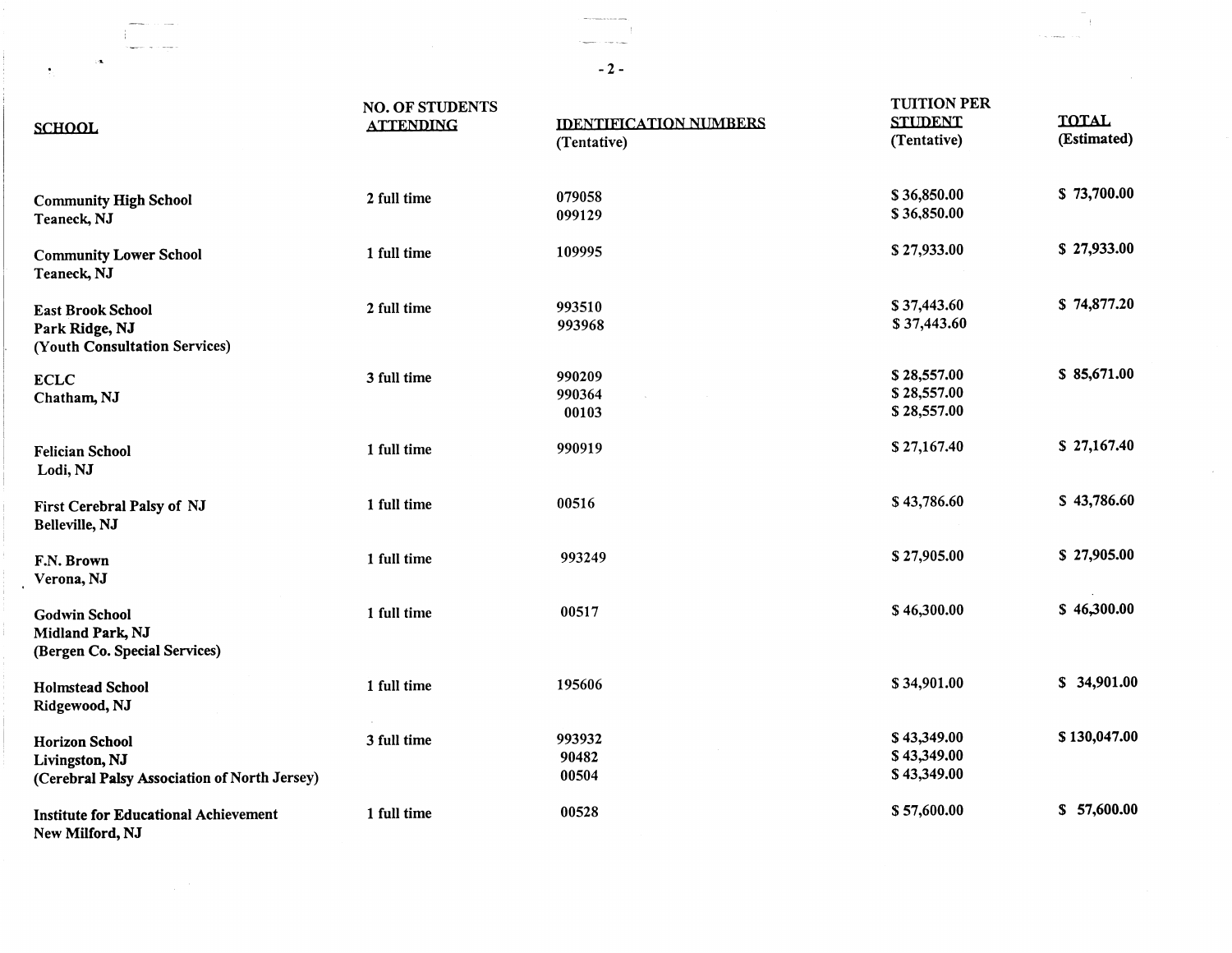|                                                                                                  | <b>NO. OF STUDENTS</b> |                               | <b>TUITION PER</b>                        |              |
|--------------------------------------------------------------------------------------------------|------------------------|-------------------------------|-------------------------------------------|--------------|
| <b>SCHOOL</b>                                                                                    | <b>ATTENDING</b>       | <b>IDENTIFICATION NUMBERS</b> | <b>STUDENT</b>                            | <b>TOTAL</b> |
|                                                                                                  |                        |                               | (Tentative)                               | (Estimated)  |
| <b>Midland School</b><br>North Branch, NJ                                                        | 1 full time            | 00054                         | \$32,625.00                               | \$32,625.00  |
| Montclair State U. Psychoeducation Center<br><b>Demonstration Program</b><br>Montclair, NJ       | 3 full time            | 00508<br>00507<br>00529       | \$64,800.00<br>\$67,140.00<br>\$67,140.00 | \$199,080.00 |
| <b>Morris Union Jointure Commission</b><br>New Providence, NJ<br>(Developmental Learning Center) | 1 full time            | 990204                        | \$64,967.00                               | \$64,967.00  |
| <b>New Beginnings</b><br>Fairfield, NJ                                                           | 3 full time            | 993745<br>990540<br>994592    | \$44,562.60<br>\$44,562.60<br>\$44,562.60 | \$133,687.80 |
| <b>North Hudson Academy</b><br>North Bergen, NJ                                                  | 1 full time            | 079181                        | \$29,169.00                               | \$29,169.00  |
| <b>NW Essex Comm. Healthcare Network</b><br>Belleville, NJ                                       | 2 full time            | 994019<br>00521               | \$43,702.20<br>\$43,702.20                | \$87,404.40  |
| <b>Palisades Learning Center</b><br>Paramus, NJ                                                  | 1 full time            | 00484                         | \$35,427.00                               | \$35,427.00  |
| <b>Phoenix Learning Center</b><br>Nutley, NJ                                                     | 1 full time            | 991752                        | \$42,642.20                               | \$42,642.20  |
| <b>Sage Day School</b><br>Rochelle Park, NJ                                                      | 1 full time            | 991089                        | \$35,850.00                               | \$35,850.00  |
| Slocum/Skewes<br>Ridgefield, NJ<br>(Ridgefield Board of Education)                               | 2 full time            | 00420<br>00236                | \$50,365.00<br>\$50,365.00                | \$100,730.00 |
| <b>UMDNJ</b><br><b>BIT</b>                                                                       | 1 full time            | 00512                         | \$49,000.00                               | \$49,000.00  |

**Piscataway, NJ** 

 $\ddot{\phantom{1}}$ 

 $\sim$ 

-3-

 $\label{eq:1} \mathcal{L}_{\text{max}} = \mathcal{L}_{\text{max}} + \mathcal{L}_{\text{max}}$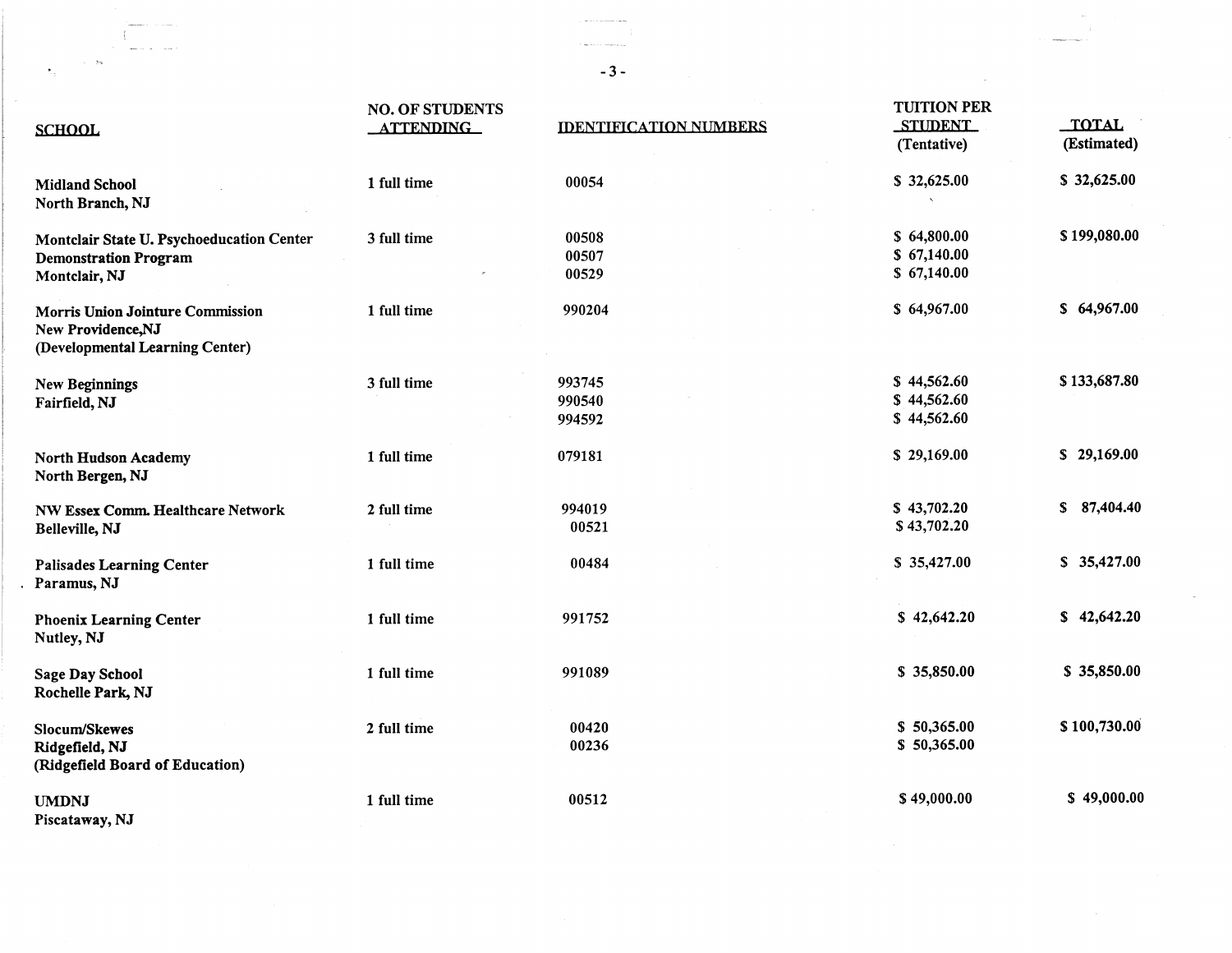| <b>Carlos Con</b>                                                            |                                            |                               |                                                     | $\mathcal{C}$ , and the component company |
|------------------------------------------------------------------------------|--------------------------------------------|-------------------------------|-----------------------------------------------------|-------------------------------------------|
| Λ¥.<br>ैं, अ                                                                 |                                            | $-4-$                         |                                                     |                                           |
| <b>SCHOOL</b>                                                                | <b>NO. OF STUDENTS</b><br><b>ATTENDING</b> | <b>IDENTIFICATION NUMBERS</b> | <b>TUITION PER</b><br><b>STUDENT</b><br>(Tentative) | <b>TOTAL</b><br>(Estimated)               |
| <b>Union Street School</b><br>Hackensack, NJ<br>(Bergen Co. Special Services | 1 full time                                | 00459                         | \$46,300.00                                         | 46,300.00<br>S.                           |
| <b>Venture Program</b><br>Rockleigh, NJ<br>(Bergen Co. Special Services      | 1 full time                                | 419006                        | \$74,500.00                                         | \$74,500.00                               |
| <b>Washington Academy</b><br>Cedar Grove, NJ                                 | 2 full time                                | 990722<br>991068              | \$33,904.80<br>\$33.904.80                          | \$67,809.60                               |
| <b>Windsor Learning Center</b><br>Pompton Lakes, NJ                          | 2 full time                                | 993637<br>991260              | \$40,566.60<br>\$40,566.60                          | \$81,133.20                               |

 $\mathcal{L}_{\text{max}}$  and  $\mathcal{L}_{\text{max}}$ 

 $\label{eq:2} \mathcal{F} = \mathcal{F} \left( \mathcal{F} \right)$ 

 $\label{eq:2} \frac{1}{\sqrt{2}}\int_{0}^{\infty}\frac{1}{\sqrt{2\pi}}\left(\frac{1}{\sqrt{2\pi}}\right)^{2}d\mu_{\rm{eff}}$